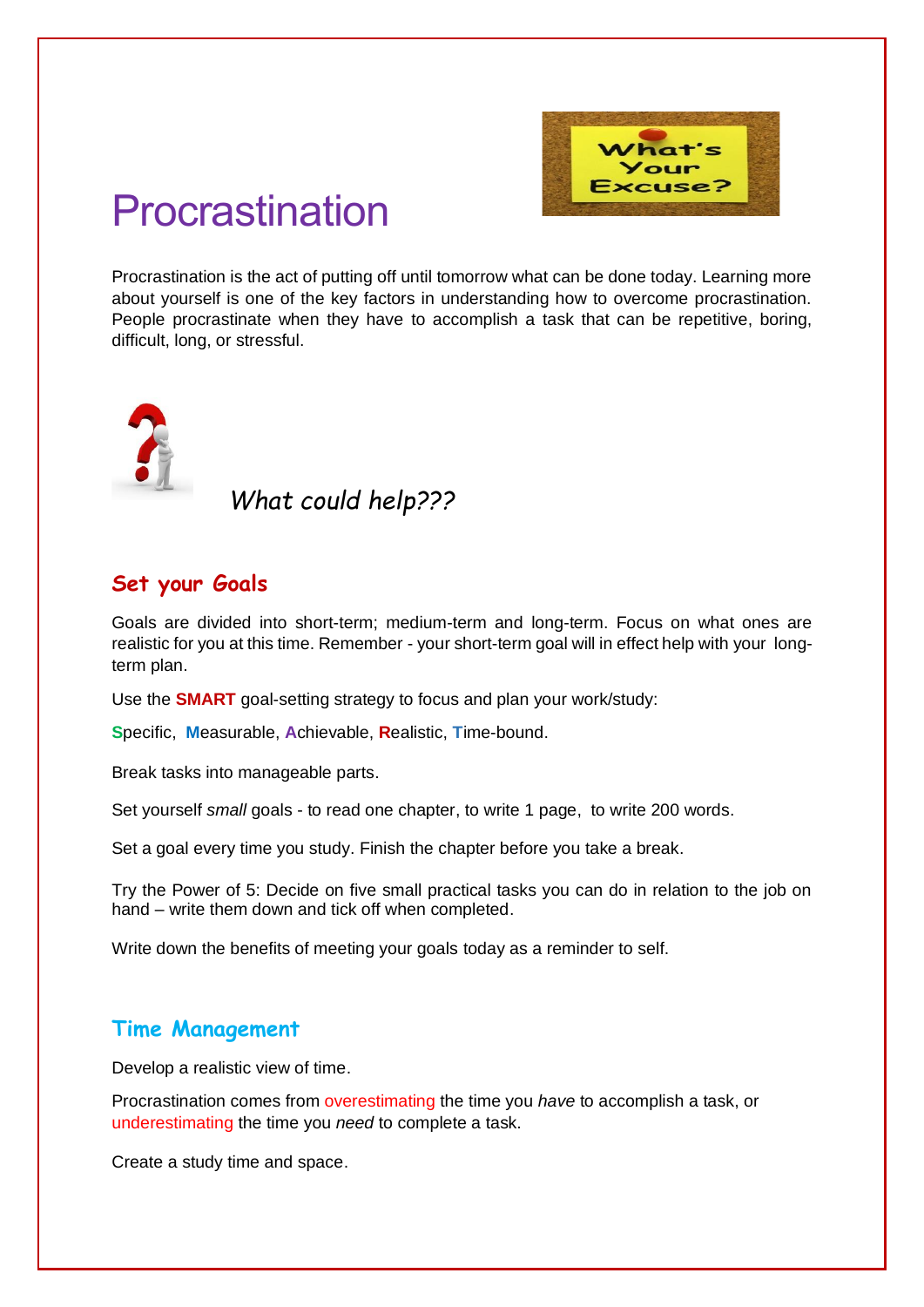Organize your work environment.

Have a daily schedule and write down the tasks needing to get done today.

Prioritise your **To Do** List: Pick the top two to focus on first.

Use the Pomodoro Technique to plan a focused study period.

Apply the 10-minute rule when feeling really stuck. 'I will do 10 mins work'.

Start working 30 seconds after you sit down.

Study when you have the most energy. Find the times of day you are the most alert and use those times to study.

## **Stay Motivated**

Start with the easiest task: Review your class notes, organise your folders, write up your references.

Divide your work into small tasks: Divide a lab report into sections (summary, introduction, tables and graphs, discussion and conclusion).

Spread out your study periods: Use the entire semester to study by reviewing your notes every week.

Study when you have the most energy: Find the times of day you are the most alert and use those times to study.

Use your imagination: Make a dull topic interesting by being creative. Study games, memory cards mind maps, checklists, colour-coded schedules can all help you to study.

Create a support network for yourself: Surround yourself with people that encourage you to stay focused and positive and help you stay on track.

Remember: It is motivation that gets you started and habits that keep you going. Resolve to get started.

## **Reward Yourself**

After you've accomplished a task, reward yourself - give yourself a break or a treat.

Recognise your small successes.

Affirm yourself.

#### **Act**

Remember … Activation before Motivation. Action leads to action. Just start!